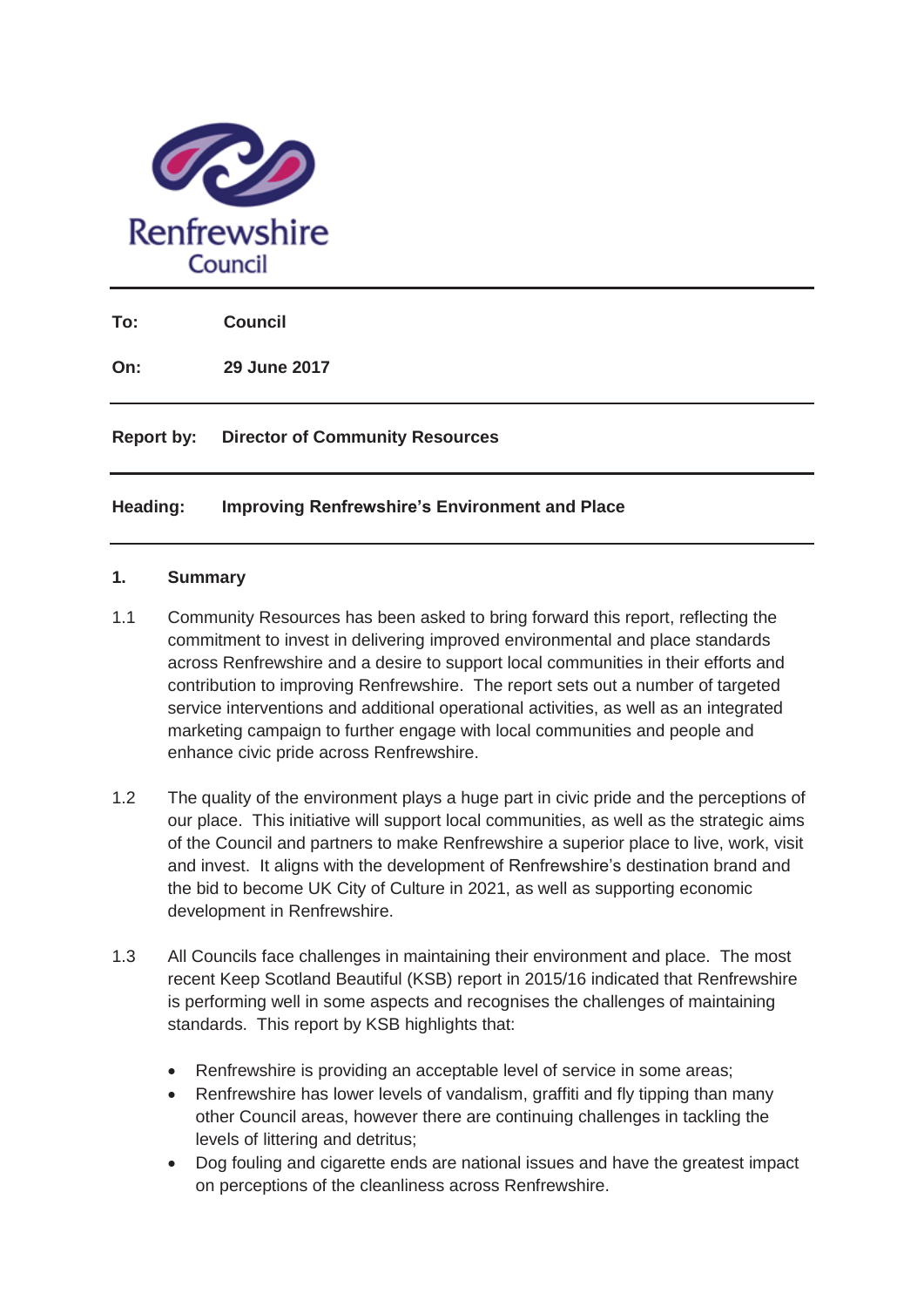- 1.4 The Council would like to do more in tackling the above challenges, committing to some additional operational resources, as well as resources to support already established work as ongoing in local communities.
- 1.5 A high-profile engagement campaign, driven by the Council in partnership with local people and the local media will deliver:
	- Enhanced operational activities by the Council for an initial environmental clean and to specifically tackle litter, detritus and dog fouling.
	- Revitalised roads signage and infrastructure through removal of redundant infrastructure, sign replacements and decluttering of signage throughout Renfrewshire.
	- A highly visible marketing campaign will build on the good works already being undertaken by local groups within the community, creating two-way dialogue with all communities and providing opportunities for local people to participate in community clean ups and becoming local champions for their area, taking forward the Community Empowerment Act, empowering communities to address issues that matter to them.

#### **2. Recommendation**

2.1 The Council is asked to consider an initial investment of £250,000 in 2017/18 to deliver a programme of improvements to Renfrewshire's environment and the development and implementation of a campaign to engage and support local people and which enhances civic pride.

#### **3. Approach and Delivery**

- 3.1 Our approach will focus on encouraging residents and businesses to love the place they live, supporting them in taking responsibility for improving their local environment. It will respond to the environmental issues highlighted by Keep Scotland Beautiful, both nationally and locally, that generate genuine concern across all communities. This includes issues such as litter, dog fouling cigarette ends and detritus, all of which detract from Renfrewshire's attractiveness as a destination to live, work, and visit.
- 3.2 The programme of work will build on and improve current environmental & place standards, through investment in additional operational activities and support to communities:-
	- Additional & targeted StreetScene and Roads activities, including mechanised street sweeping and the cleaning of gullies. It is recognized that gullies across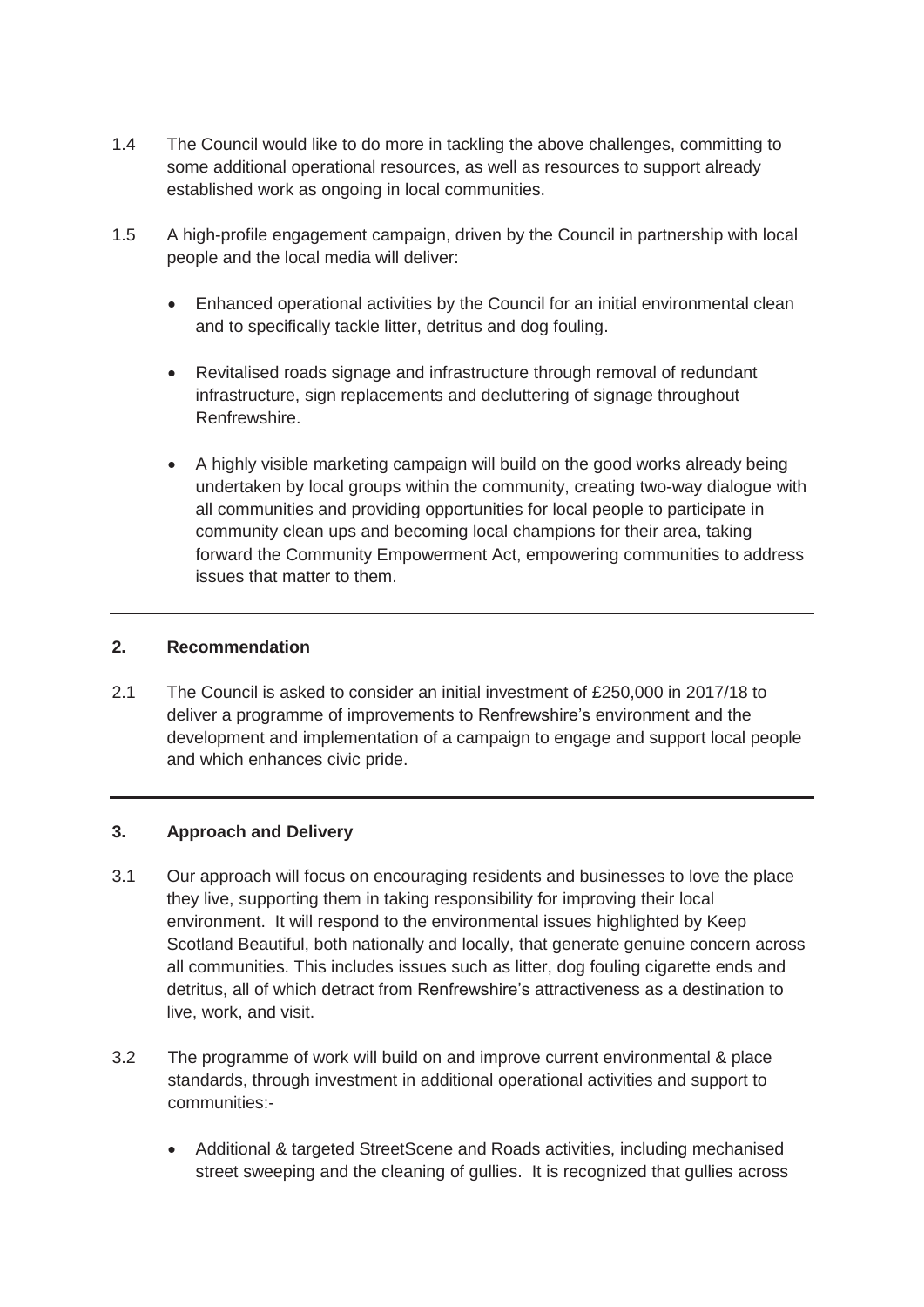Renfrewshire require deep cleaning to remove detritus accumulations and address silt related drainage issues;

- Litter clean ups and targeted dog fouling activities & enforcement
- Removal of old & redundant street furniture and roads infrastructure (signage, poles, barriers, etc)
- Supporting community & volunteer participation.
- 3.3 The initiative will focus on all arterial routes and include interventions for town centres, neighbourhoods and villages, arterial routes, parks and open spaces. The additional operational activities will be supported by core StreetScene, Roads & Transportation and Renfrewshire Wardens activities, through a prioritisation of resources within key service areas and activities to improve Renfrewshire's environment.
- 3.4 The programme will be launched in late summer 2017, and will be fully supported by additional environmental operational activities. The campaign will include a number of front line and community interventions and programmes over the remainder of financial year 2017/2018. A review of the additional activities during 2017/18 will be carried out and any continuation of the investment beyond 2017/2018 can form part of the consideration of the Council's budget setting process for 2018/19.

#### **4. Marketing and communications strategy**

- 4.1 An integrated marketing and media strategy will be delivered, underpinned by a series of high-profile seasonal campaigns to raise awareness and encourage community participation, demonstrating the benefits for people to get involved in environmental improvements, and encourage residents, groups & organisations to take ownership of the campaign and make it their own.
- 4.2 It is vital that local people, schools, businesses and communities are involved in the campaign to ensure ownership lies with people who chose to live and work in Renfrewshire. Creative and powerful messaging will be developed for the marketing campaign. Our messaging will be grounded and aligned to the development of the destination brand which aims to promote Renfrewshire as a great place to live, work, visit and invest. It will reflect what makes Renfrewshire great and why the responsibility is on everyone to play their part. Two-way dialogue with our communities will be encouraged and there will be a strong focus on community events and empowering individuals to get involved.
- 4.3 Promotional materials will be developed and a variety of communication channels will be used to reach our audiences. The campaign will be delivered through a range of marketing and media channels, across all Renfrewshire towns and villages. This includes working in partnership with local media, face-to-face events, social media, online and offline publications.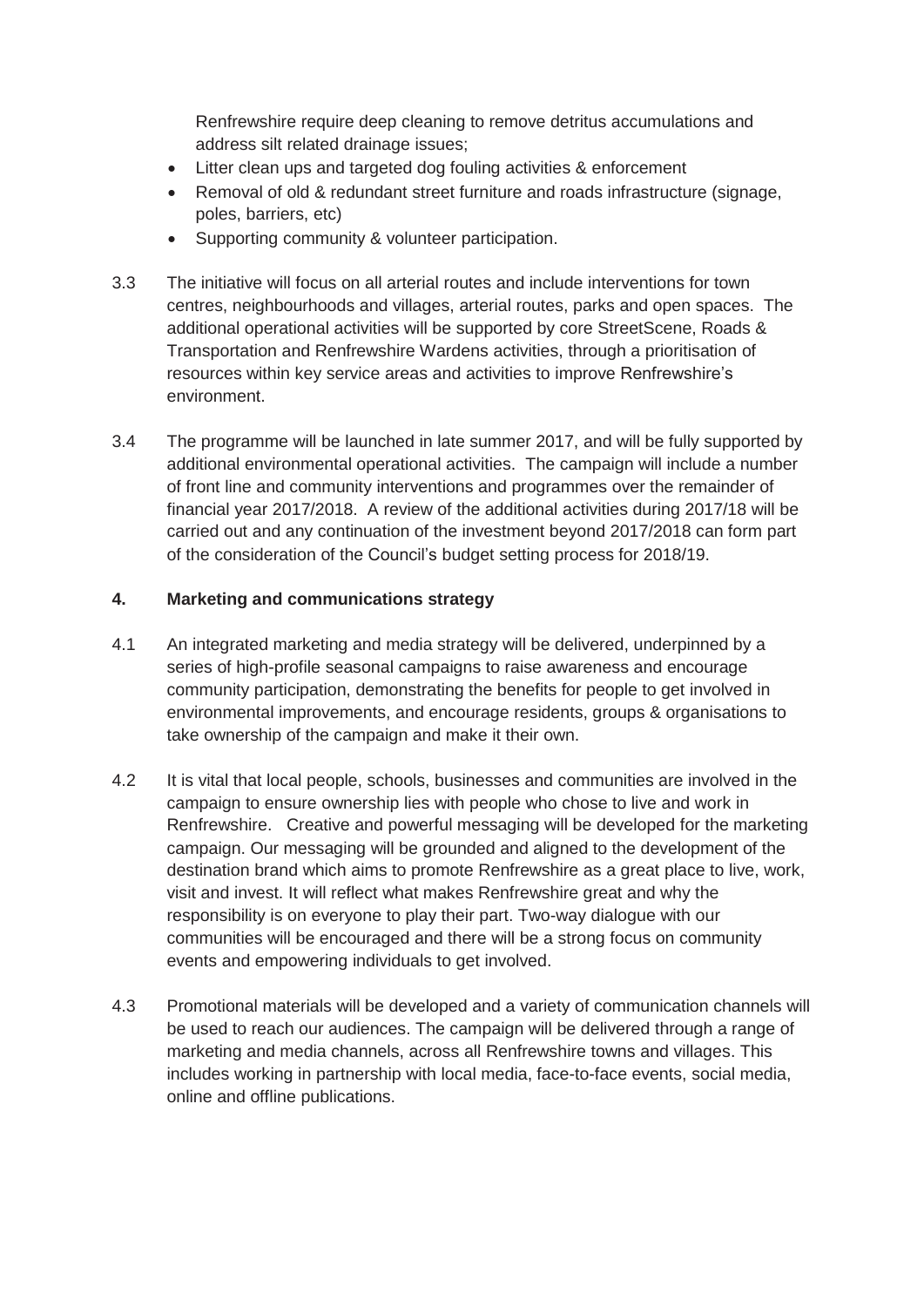4.4 The campaign will create a variety of opportunities for people to get involved and encourage people to get involved in community litter picks with the aim to address a positive behaviour shift in ensuring long-term environmental improvements.

### **5. Enhanced Operational Activities**

- 5.1 The enhanced operational environmental activities will include:
	- Increased mechanical sweeping and gulley cleaning as set out in paragraph 3.2 above, to tackle and address litter, dog fouling, detritus and localised gulley cleaning;
	- A highly visible litter picking presence within community clusters;
	- Rapid Response Teams working predominately within and across the 3 town centre areas of Paisley, Renfrew and Johnstone to carry out responsive cleanup activities and enforcement activity with a focus litter hotspots, dog fouling, trade waste, fly tipping, graffiti and chewing gum removal

# 6. **Street Furniture and Road Signage & Infrastructure**

6.1 Management of street furniture, road signage and other road related infrastructure is vital for the improvement of Renfrewshire's environment and place. Many roads signs and associated road related infrastructure have become redundant, reached the end of their effective asset life and become visually cluttered. This campaign aims to address this through removal of redundant infrastructure (signage, poles, barriers etc) and the repair, replacement and cleaning of signage across Renfrewshire.

### **7. Community Engagement, Participation and Ownership**

- 7.1 The campaign will engage with and provide support to, communities and volunteer groups to build long-term and sustainable community capacity. Links will be developed between community groups and Renfrewshire's local community planning governance framework, including Local Area Committees. The ethos of the Community Empowerment Act will be used to provide a focal point for community participation and support for environmental and place improvements.
- 7.2 Renfrewshire Wardens will be a vital link with communities, supporting community and volunteer participation in community clean ups along with educational support and awareness raising for schools and community groups, with support including equipment provision and waste collections.
- 7.3 A number of partners will be engaged in the campaign including but not limited to Keep Scotland Beautiful, Paisley First, Engage Renfrewshire and Zero Waste Scotland.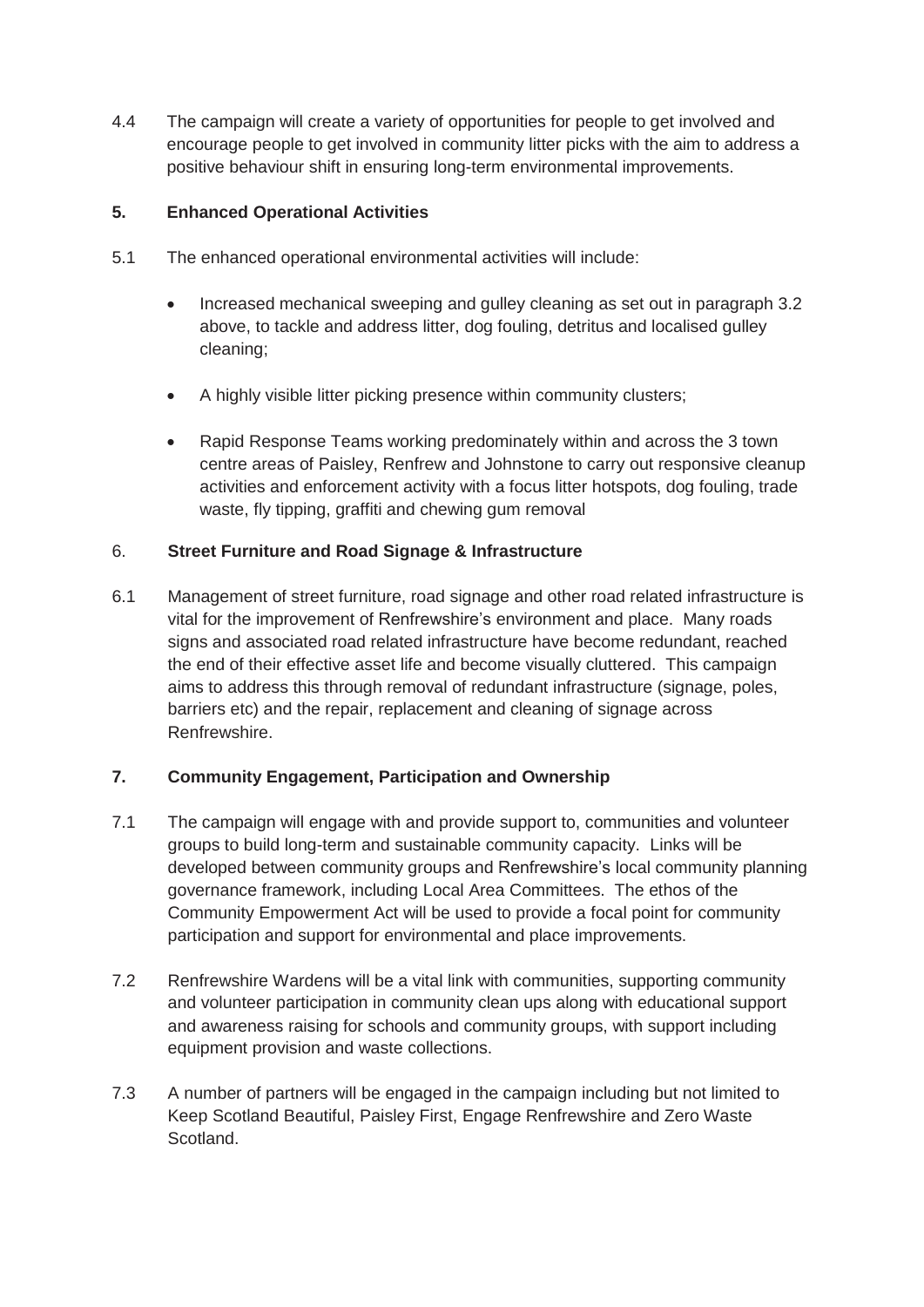7.4 The Community Empowerment Act empowers communities to participate in and strengthen their voices in the decisions that matter to them. The Council is addressing the requirements of the Act to improve outcomes for communities by ensuring services and the community work closely together to meet the needs of the community. Renfrewshire's Community Planning governance framework will act as the link which brings together the needs of the community with focus of service delivery activities.

### **Implications of the Report**

1. **Financial** – An initial investment in 2017/2018, funded from Council's Strategic Waste Reserves. A review of the additional activities during 2017/18 will be carried out and any continuation of the investment beyond 2017/2018 can form part of the consideration of the Council's budget setting process for 2018/19.

### 2. **HR & Organisational Development**

# 3. **Community Planning**

**Empowering our Communities** – This campaign will engage support and empower communities to participate and take ownership of their environment and place.

**Greener** –This campaign focuses on improving the Renfrewshire environment.

**Jobs and the Economy** – The campaign will create additional employment, to deliver the operational activities and support to communities and support economic development in Renfrewshire.

### 4. **Legal -** none

5. **Property/Assets-** Renfrewshire's roads infrastructure, parks and open spaces are enhanced.

### 6. **Information Technology -** none

**Equality & Human Rights** *-* The recommendations contained within this report have been assessed in relation to their impact on equalities and human rights. No negative impacts on equality groups or potential for infringement of individuals' human rights have been identified arising from the recommendations contained in the report. If required following implementation, the actual impact of the recommendations and the mitigating actions will be reviewed and monitored, and the results of the assessment will be published on the Council's website.

### 7. **Health & Safety -** none